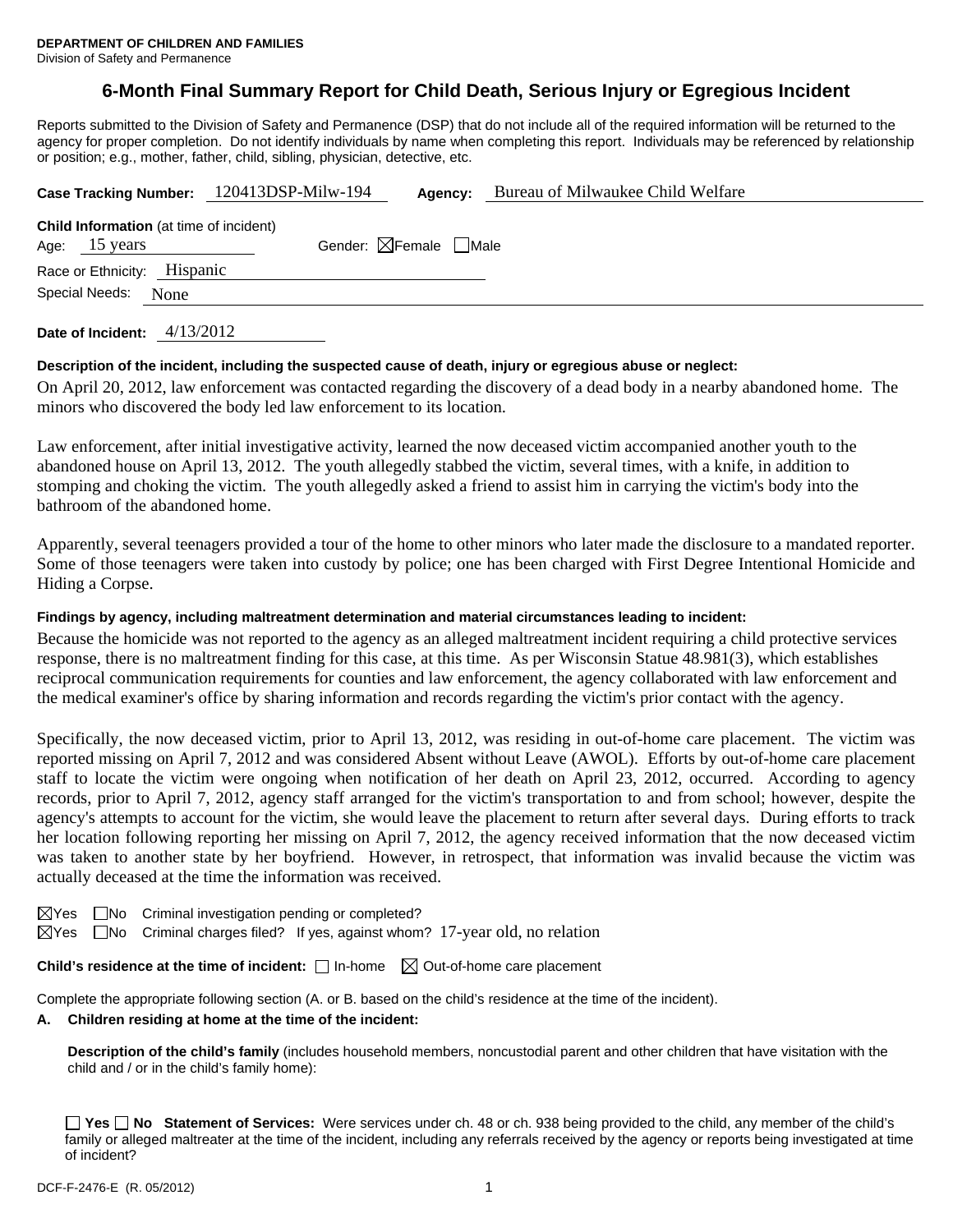**If "Yes", briefly describe the type of services, date(s) of last contact between agency and recipient(s) of those services, and the person(s) receiving those services:** 

**Summary of all involvement in services as adults under ch. 48 or ch. 938 by child's parents or alleged maltreater in the previous five years:** (Does not include the current incident.)

#### **Summary of actions taken by the agency under ch. 48, including any investigation of a report or referrals to services involving the child, any member of the child's family living in this household and the child's parents and alleged maltreater.** (Does not include the current incident.)

(Note: Screened out reports listed in this section may include only the date of the report, screening decision, and if a referral to services occurred at Access. Reports that do not constitute a reasonable suspicion of maltreatment or a reason to believe that the child is threatened with harm are not required to be screened in for an initial assessment, and no further action is required by the agency.)

**Summary of any investigation involving the child, any member of the child's family and alleged maltreater conducted under ch. 48 or ch. 938 and any services provided to the child and child's family since the date of the incident:** 

#### **B. Children residing in out-of-home (OHC) placement at time of incident:**

#### **Description of the OHC placement and basis for decision to place child there:**

The now deceased victim was most recently placed at St. Rose Youth and Family Services, a stabilization center specializing in the provision of services and supports to teenagers with runaway tendencies. Prior to April 7, 2012, the center was assessing the victim's current level of need, with intent to locate an appropriate long-term placement.

# **Description of all other persons residing in the OHC placement home:**

The teen and two other teenaged girls were residing at the center

**Licensing history:** Including type of license, duration of license, summary of any violations by licensee or an employee of licensee that constitutes a substantial failure to protect and promote the welfare of the child.

St. Rose Youth and Family Services is licensed as a Resident Care Center (RCC) for children and youth. The license was issued on 11/30/66, and their current licensing period is 4/1/11-3/31/13. The Center is currently under a minimum monitoring plan, which means there are no substantial noncompliance issues.

On 7/13/07 the Center was issued an order and forfeiture (\$3500.00) due to a suicide at the facility. Noncompliance issues identified at that time were supervision, staff training in suicide prevention, and not following their own procedures for possible suicidal residents. There have been no other citations related to failure to protect.

#### **Summary of any actions taken by agency in response to the incident:** (Check all that apply.)

|        | $\alpha$ outfinition $\alpha$ or any actions taken by agency in response to the incluent. (Oneck an that apply.) |  |                                                   |  |
|--------|------------------------------------------------------------------------------------------------------------------|--|---------------------------------------------------|--|
|        | Screening of Access report                                                                                       |  | Attempted or successful reunification             |  |
|        | Protective plan implemented                                                                                      |  | Referral to services                              |  |
| $\Box$ | Initial assessment conducted                                                                                     |  | Transportation assistance                         |  |
|        | Safety plan implemented                                                                                          |  | Collaboration with law enforcement                |  |
| $\Box$ | Temporary physical custody of child                                                                              |  | Collaboration with medical professionals          |  |
| Ē      | Petitioned for court order / CHIPS (child in need of                                                             |  | Supervised visitation                             |  |
|        | protection or services)                                                                                          |  | Case remains open for services                    |  |
|        | Placement into foster home                                                                                       |  | Case closed by agency                             |  |
| $\Box$ | <b>Placement with relatives</b>                                                                                  |  | Initiated efforts to address or enhance community |  |
|        | Ongoing Services case management                                                                                 |  | collaboration on CA/N cases                       |  |
|        |                                                                                                                  |  | Other (describe):                                 |  |
|        |                                                                                                                  |  |                                                   |  |

# **FOR DSP COMPLETION ONLY:**

# **Summary of policy or practice changes to address issues identified during the review of the incident:**

Under the Child Welfare Disclosure Act (Section 48.981(7)(cr), Stats.), DSP completes a 90-day review of the agency's practice in each case reported under the Act. In accordance with the DCF memo Series 2010-13, dated December 7, 2010 pertaining to the Child Welfare Case Review Protocol, the Bureau of Performance Management (BPM) completed an on-site review in case # 120413DSP-Milw-194. The review found that the On-going Services Agency was not compliant with the On